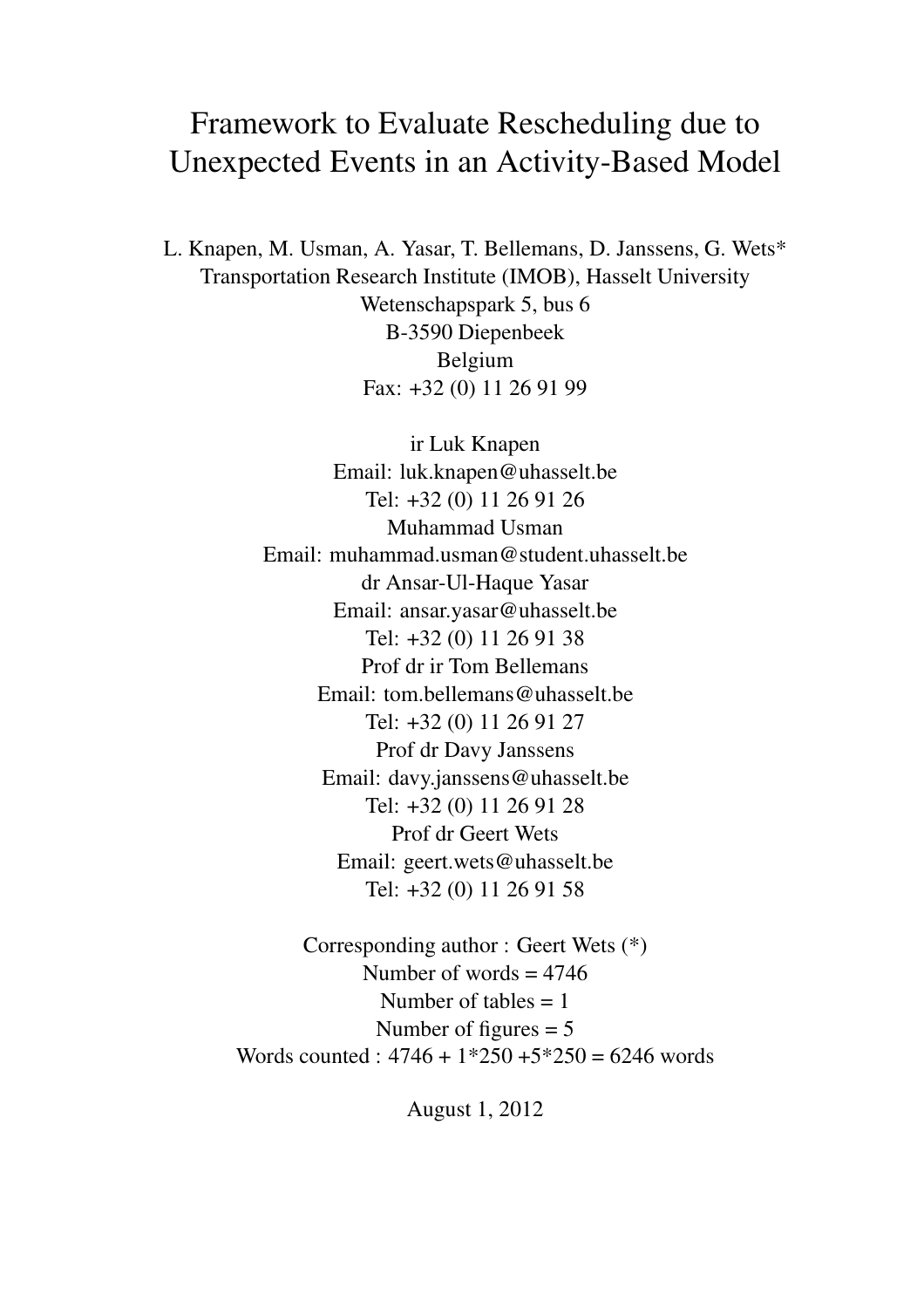**ABSTRACT** The concept of rescheduling is essential to activity-based modeling in order to calculate effects of both unexpected incidents and adaptation of individuals to traffic demand management measures. When collaboration between individuals is involved or timetable based public transportation modes are chosen, rescheduling becomes complex. This paper describes a new framework to investigate algorithms for rescheduling on a large scale. The framework ex- plicitely models the information flow between traffic information services and travelers. It com- bines macroscopic traffic assignment with microscopic simulation of agents adapting their sched- ules. Perception filtering is introduced to allow for traveler specific interpretation of perceived macroscopic data and information going unnoticed; it feeds person specific short term predictions required for schedule adaptation. Individuals are assumed to maximize schedule utility. Initial agendas are created by the FEATHERS activity-based schedule generator for mutually independent individuals using an undisturbed loaded transportation network. The new framework allows both agent behavior and external phenomena to influence the transportation network state; individuals interpret the state changes via perception filtering and start adapting their schedules, again affect- ing the network via updated traffic demand. The first rescheduler investigated uses marginal utility that monotonically decreases with activity duration and a monotonically converging relaxation al- gorithm to efficiently determine the new activity timing. The current framework implementation can support re-timing, re-location and activity re-sequencing; re-routing however is the subject of future research.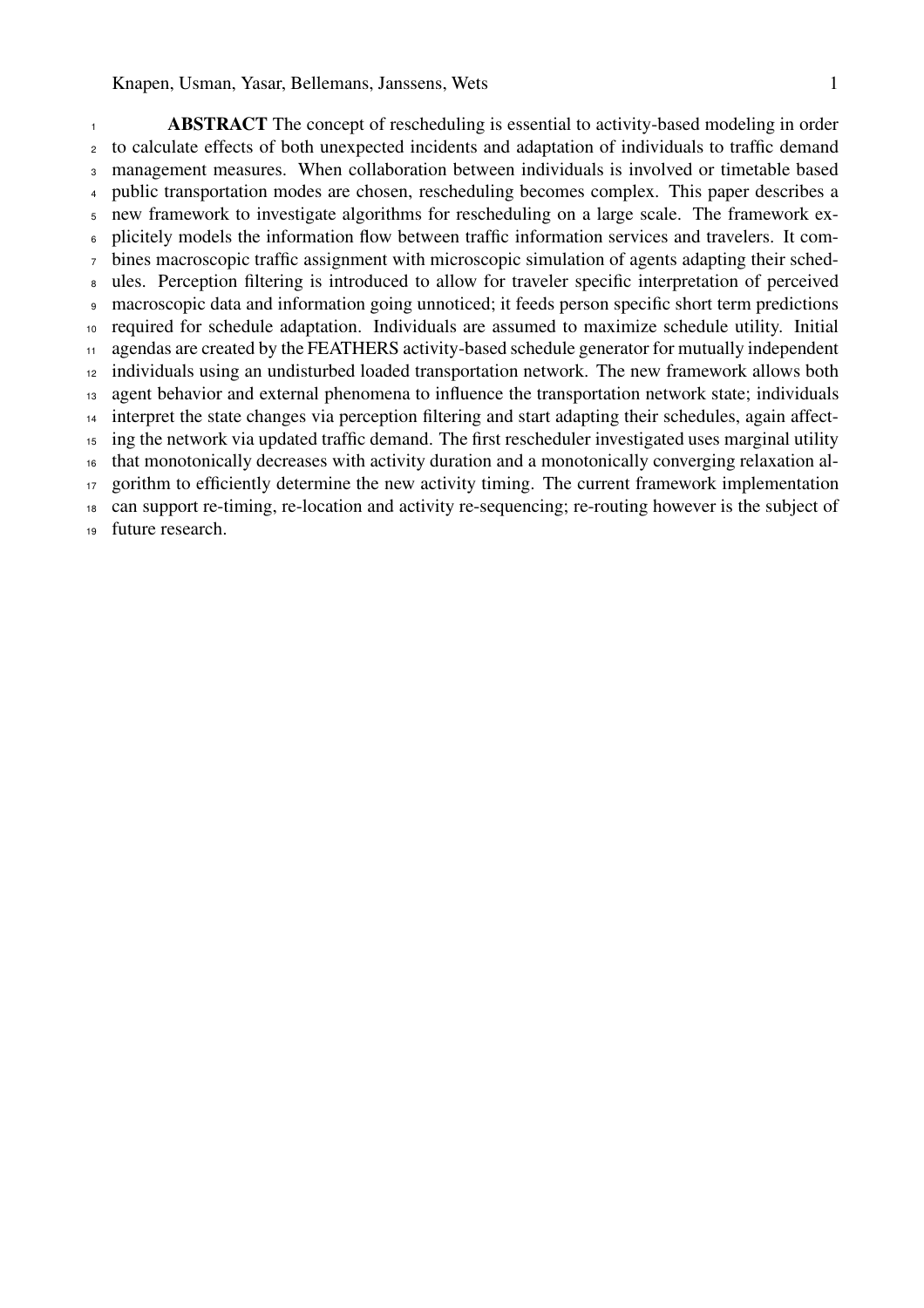#### INTRODUCTION AND MOTIVATION

 A simulation framework for evaluation of rescheduling algorithms has been built. The initial schedule (agenda) for every inhabitant of Flanders (Belgium) is generated by the FEATHERS 23 activity-based model described in Bellemans et al.  $(I)$ . The new WIDRS (Within Day Re-Scheduling) framework is a software tool to evaluate schedule adaptation by individuals due to changed con- ditions. This project is part of our research efforts concerning dynamic activity-based simulation (parts of which are implemented by the well-known agent-based-modeling software technique). Changes in available schedule execution time are considered; those can originate from unexpected traffic or weather conditions but can also follow from negotiations between individuals about de- parture or arrival times during collaborative (cooperative) scheduling (e.g. while carpooling for commuting trips). The project is aimed at large scale simulations used to investigate traffic de-31 mand management (TDM) measures.

 WIDRS consists of two main interwoven components: *schedule adaptation* (rescheduling) and *schedule execution*.

 Rescheduling can be done by adapting activity execution start time or duration (*re-timing*), by choosing an alternative location (*relocation*), by selecting a new activity order (*resequencing*) and by dropping or inserting activities. This paper describes the framework built and the *utility-*

*based (de)compressor type* rescheduler used in the first experiments.

## 38 RELATED RESEARCH

 The problem of rescheduling activities in daily agendas has been investigated by several research groups.

<sup>41</sup> On one hand, mechanisms describing the rescheduling process itself have been developed. Arentze et al. (*2*) present the comprehensive *Aurora* model developed in Joh (*3*) for dynamic activity-travel rescheduling decisions. *Aurora* is based on S-shaped utility functions. The maximal utility value is a product of functions modeling the attenuation by start time, location, position in agenda and delay since last execution of the activity. Bounded rationality agents are assumed. Gan and Recker (*4*) present a mixed integer programming formulation of the HARP problem (House- hold Activity Rescheduling Problem). Jang and Chiu (*5*) describe a model that uses a quadratic utility function and integrates the scheduler with a dynamic traffic assignment tool DynusT. A sim- ilar approach has been taken by Bekhor et al. (*6*) who integrated the Tel-Aviv activity-based model with the MATSim toolkit allowing for re-timing and re-routing. On the other hand, factors influencing rescheduling characteristics for specific activities can

 be determined from surveys. van Bladel et al. (*7*) point out the difficulties to estimate the utility function parameters and show the S-shaped dependence of the utility on the delay since the preced- ing execution of a same activity. van Bladel et al. (*8*) use mixed logit models with random effects to estimate the effect of several factors on rescheduling. In a similar way, Guo et al. (*9*) describe a web-based tool to acquire stated preference data to uncover the (re)planning process. Roorda and Andre (*10*) use an MNL model to uncover the factors that determine the choice between several

rescheduling options after a well-defined unexpected delay.

## FRAMEWORK CONCEPTUAL OVERVIEW

The WIDRS framework overview is shown in Figure 1.

<sup>61</sup> 1. The upper right block shows the initialization step. FEATHERS is used to generate a schedule for each member of the synthetic population; those schedules represent the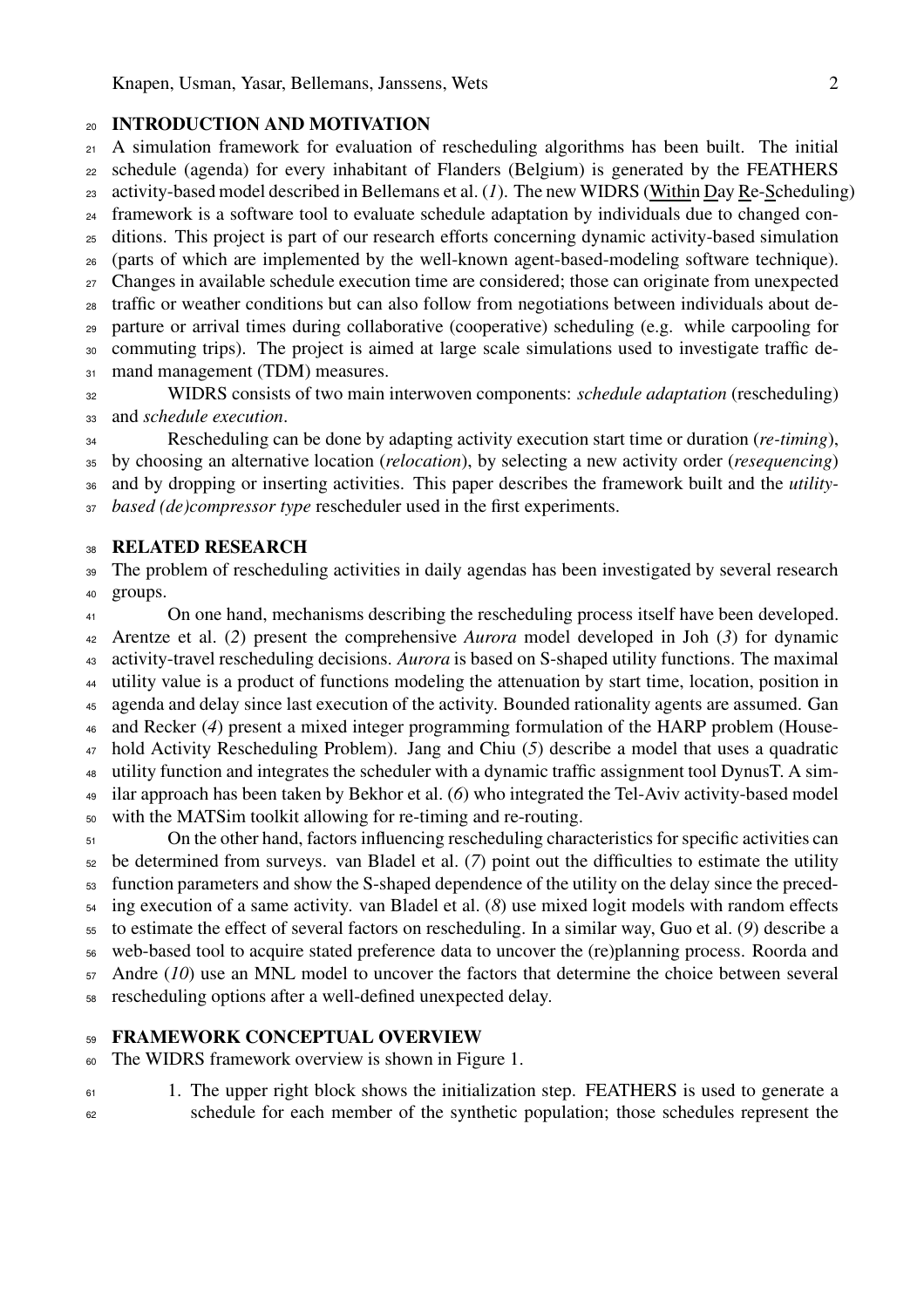- planned agendas for mutually independent individuals using an undisturbed transporta- tion network. Those initial daily plans are assumed to be optimal i.e. generating maxi-mal utility.
- 2. The framework is based on traffic flows between traffic analysis zones (TAZ). Macro- scopic SUE (stochastic user equilibrium) traffic assignment is used to apply the traffic demand derived from the microsimulated schedules to the transportation network. Mi- croscopic routing is not supported (hence no microscopic *re-routing*). This decision is motivated by the desire to limit the simulation runtime. Travel times are skimmed and made available in *impedance matrices*. The impedance matrix used by the FEATHERS activity-based modeling scheduler to establish the initial agenda for each individual, holds for the normal case (without any incident). OD-pair specific peak load factors are applied in FEATHERS to account for travel during morning and evening peaks respec-tively.
- 3. Network state can change at discrete moments in time only; *network state evaluation* by individuals is limited to those moments (called *NSE-moments*). The interval between them is called the *NSE-period*. NSE-moments define the time resolution for individuals to experience modified congestion effects. This makes it possible to integrate macro- scopic network state modeling with microscopic agent behavior modeling. Note that other time related phenomena (activity/trip start times, durations, notification times) all can be modeled by WIDRS using a finer grained time resolution. Network state is deter- mined only after each NSE-period because the required traffic assignment calculation is  $\frac{84}{15}$  computationally expensive. NSE-moments are separated by a 15 $\text{[min]}$  interval.
- 4. Before the actual simulation, 96 impedance matrices for 15[min] equidistant moments in time are determined by skimming the minimal travel times between TAZ (traffic analysis zone) centroids under normal traffic load. Those serve as the base reference. During the simulation, similar matrices are derived for the same moments in time for 89 the case where the network is loaded with traffic generated by adapted schedules.
- 5. In order to apply an incident, the capacity on a given set of network links is reduced by a given factor for a given period of time: this is called *network disturbance*. During the simulation, a new impedance matrix is calculated using the actual traffic load at each NSE-moment taking the time dependent network capacity into account.
- 6. Agents can get notified at any moment in time after the incident start time. As a con- sequence, an agent can get *notified* before starting a trip that contains some affected network links: such individual is called an *informed individual*. Those persons become aware very soon of the network travel times disturbance. Others only become aware after having suffered from congestion (too late to avoid congestion so that they need to reschedule any remaining activities anyway). Individuals getting aware of conges- tion *by experience* are called *non-informed individuals*. Each individual can decide to adapt their schedule immediately after becoming aware of congestion. Note that *being informed* relates to a *(person,trip)* tuple. This allows for modeling individuals using the network while they are informed about additional delay for a specific subset of trips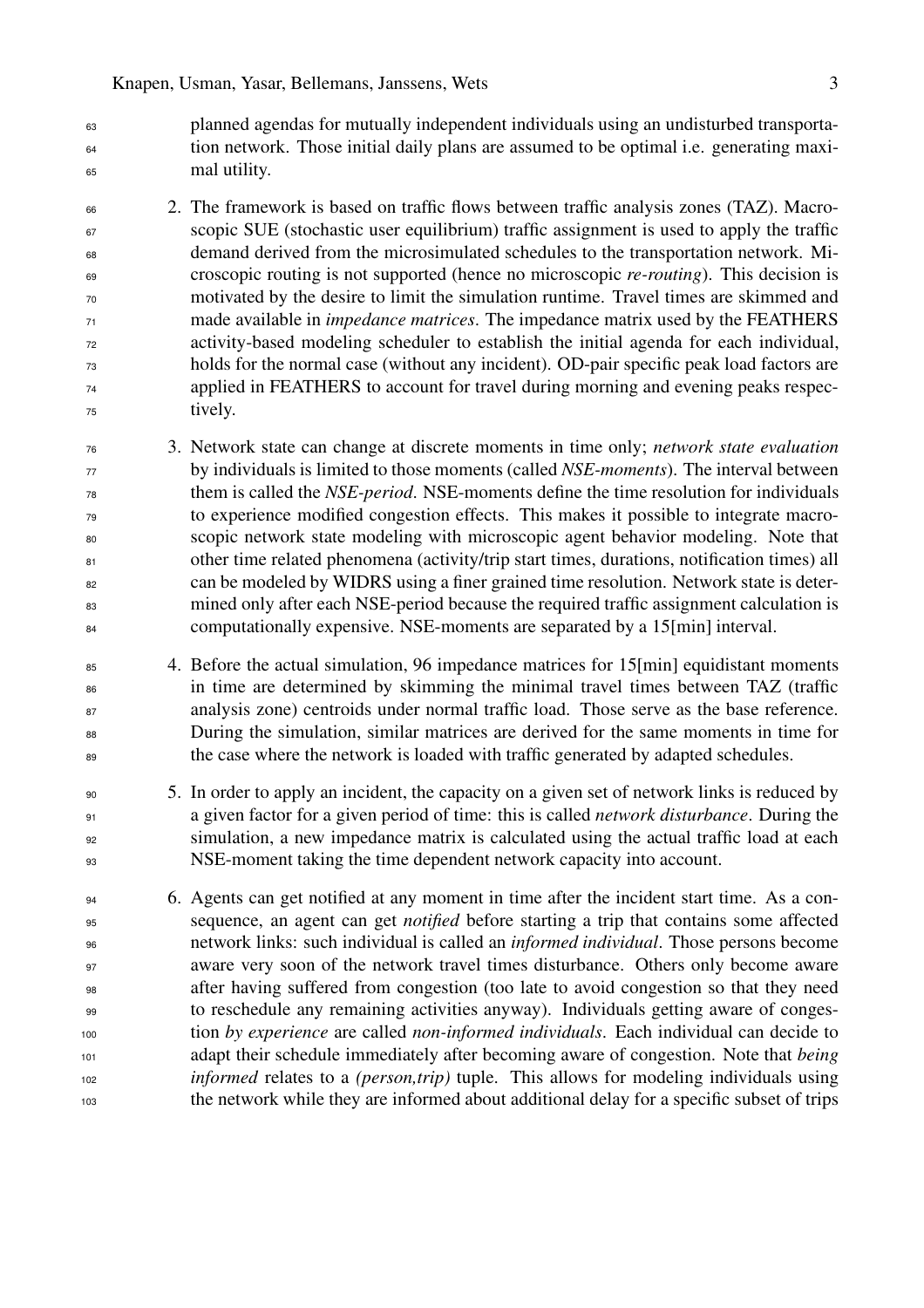- only. An individual can be both *informed* with respect to zero or more trips while at the same time being *non-informed* about zero or more other trips.
- 7. Individuals who got stuck on the network due to congestion, become aware of being delayed, at equidistant moments in time only. In our first experiments, this is assumed to be sufficiently realistic as long as *NSE-period* is not longer than 15[min]. At those moments in time, the affected individuals estimate the actual distance driven and the remaining distance and duration to drive. A new estimate for the total travel time is calculated: at this point, the modeled agents compare the most recent estimate of the ef- fective travel duration to the previous one. This is where the modeled individual senses the positive or negative difference in travel duration and, where appropriate, decides to reschedule. Agents deciding to reschedule based on sensed difference between esti- mated travel times, are the non-informed experiencing individuals mentioned in section Framework Conceptual Overview item 6.
- 8. There is no iteration to some equilibrium over a single day because no information about the future shall be made available to the individual as a source for learning. Each indi- vidual makes her/his own prediction (interpretation) about the near future. An individual can learn from her/his reaction to the perceived incident but the acquired knowledge can only be used to estimate delays for future possibly similar (but not identical) incidents.
- 9. The study area covers Flanders (Belgium). It is modeled by 2386 traffic analysis zones <sup>123</sup> (TAZ) with an average area of about  $5[km^2]$ . TAZ are bundled into 319 municipalities.
- 10. The set of persons affected by network disturbance is determined as follows. A set of (unidirectional) network links is selected for capacity reduction (in order to mimic an incident by network capacity disturbance). Three cases are considered: off-peak, morning-peak and evening-peak. For those cases, TransCAD is used to calculate the 128 shortest time to travel between each pair of municipality centroids  $(m_0, m_1)$  under the network load predicted by FEATHERS. This is done for both the undisturbed and the disturbed networks and the maximum of the pairwise differences is kept in the *worst-*<sup>131</sup> *effect-matrix*. Each  $(m_0, m_1)$  pair for which the corresponding element in the worst- effect-matrix exceeds a given threshold is an affected OD-pair. Every individual travel-ing an affected OD-pair is an affected individual.
- 11. The first framework implementation simulates the evolution of one day; hence there is no individual memory and no learning mechanism.
- 136 RESCHEDULER CONCEPTS
- 1. Individual behavior is modeled by perception filtering: this accounts for *lack* of infor- mation and personal *interpretation* of the information that becomes available. The latter is the individual interpretation of the uncertainty with respect to the travel times regis- tered in the impedance matrices for the NSE-moments; those matrices represent the data made available via traffic information services (TIS). The base impedance matrices (see section Framework Conceptual Overview item 4) are considered to represent common knowledge about the expected travel times. The excess travel time calculated for the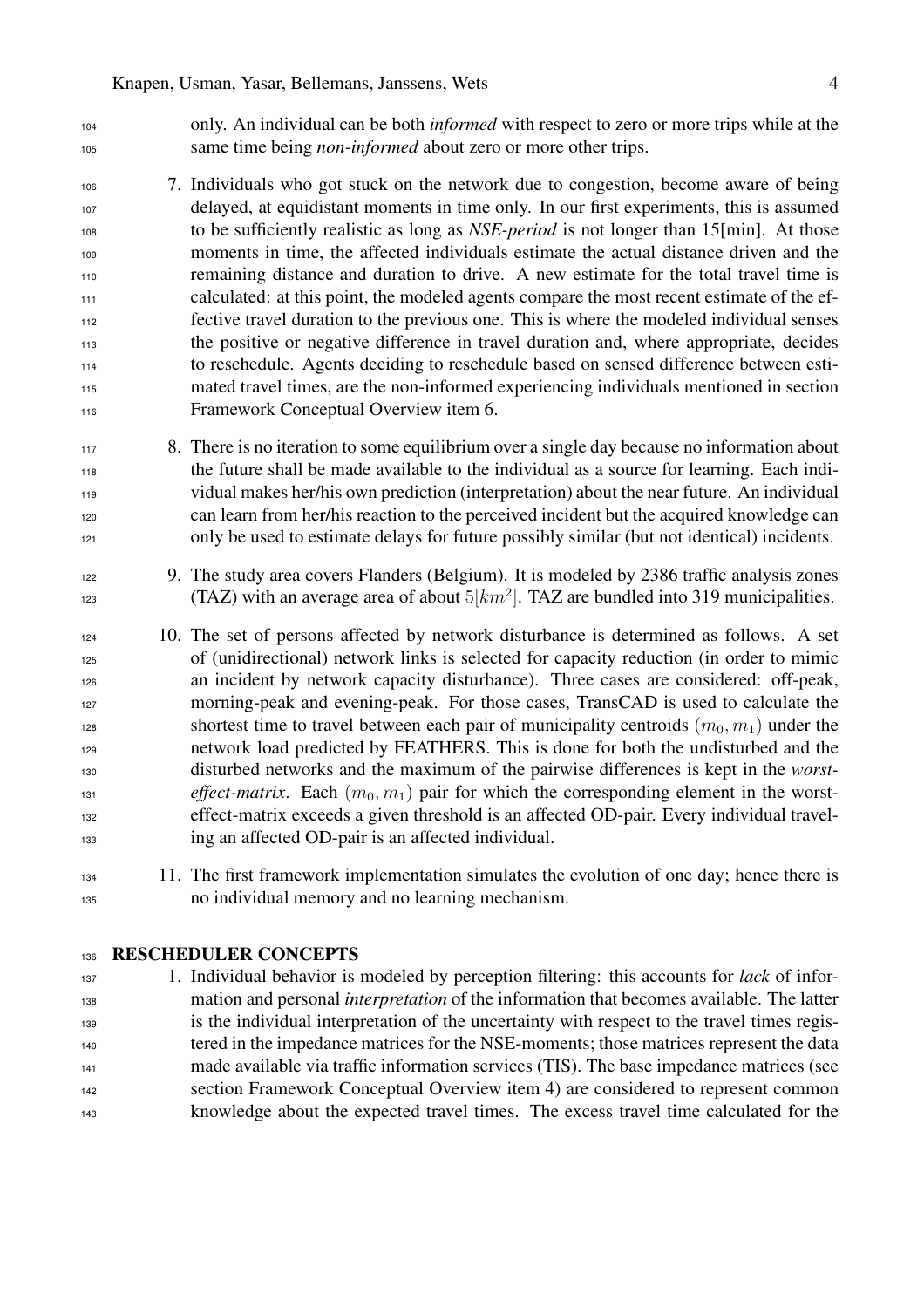

FIGURE 1 : Simulator overview. Block (1) shows the FEATHERS activity based model that produces initial schedules for the synthetic population members from landuse data, travel surveys and an impedance matrix. Block (2) shows the microsimulator part consisting of *perception filtering* and *rescheduling*. Block (3) shows the macroscopic simulator consisting of *traffic assignment*, *impedance matrix extraction* and *network disturbance* application.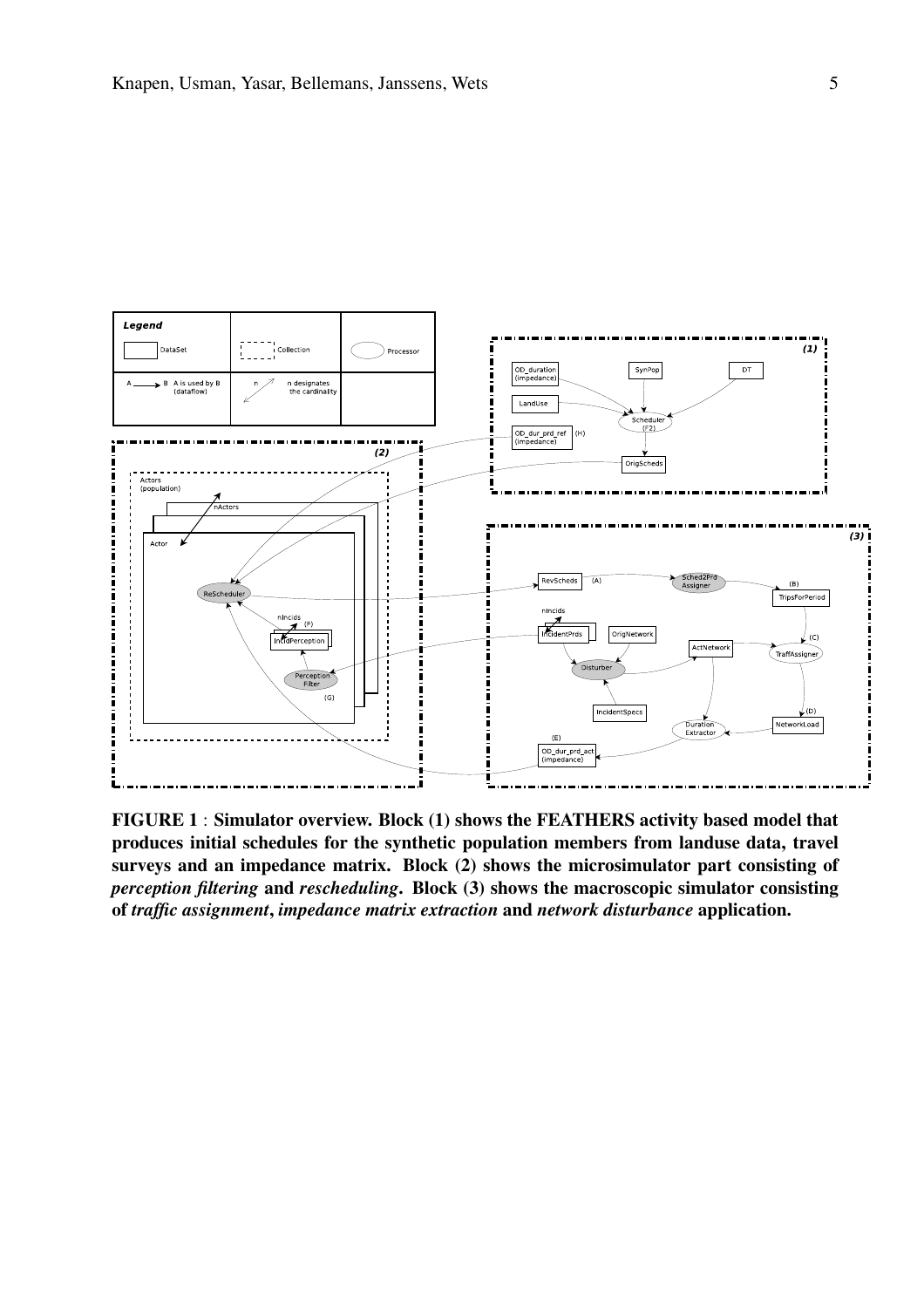

FIGURE 2 : Gamma probability densities for delay values estimated by individuals when traffic information service predicts an expected value of  $10$ [min] ...70[min] for congestion duration. The rate factor  $\hat{\beta} = 1.0$  (scale factor  $\theta = \frac{1}{\beta} = 1.0$ ) for each case.

| 144 | congested situation is considered to be the expected delay made available by the traffic    |
|-----|---------------------------------------------------------------------------------------------|
| 145 | information service. It is interpreted (biased) by each individual in a specific way.       |
| 146 | 2. Individuals are assumed to behave in a rational way and to try to maximize their utility |
| 147 | by executing activities. As a consequence, in case of modified predicted travel times,      |
| 148 | they will adapt their schedules. Adapted schedules in turn result in a modified network     |
| 149 | load and travel times for the future NSE-periods.                                           |
| 150 | 3. Individuals behave mutually independent.                                                 |
|     |                                                                                             |
|     |                                                                                             |

## 151 RESCHEDULER MODEL : TOPICS RELATED TO TIMING

<sup>152</sup> The framework has been used to run simulations by means of a first simple utility based resched-<sup>153</sup> uler. This section explains how timing and duration phenomena influence the behavior of the <sup>154</sup> simulated individual.

#### <sup>155</sup> Modeling delays

1. Gamma distributions using scale factor  $\beta = 1.0$  are used to model delays. Both the expected value (mean) and variance are given by  $\alpha$ .

$$
f(x; \alpha, \beta) = \begin{cases} \frac{\beta^{\alpha}}{\Gamma(\alpha)} x^{\alpha - 1} e^{-\beta x} & x > 0; \alpha > 0; \beta > 0\\ 0 & x \le 0 \end{cases}
$$
 (1)

<sup>156</sup> Sample density functions are shown in Figure 2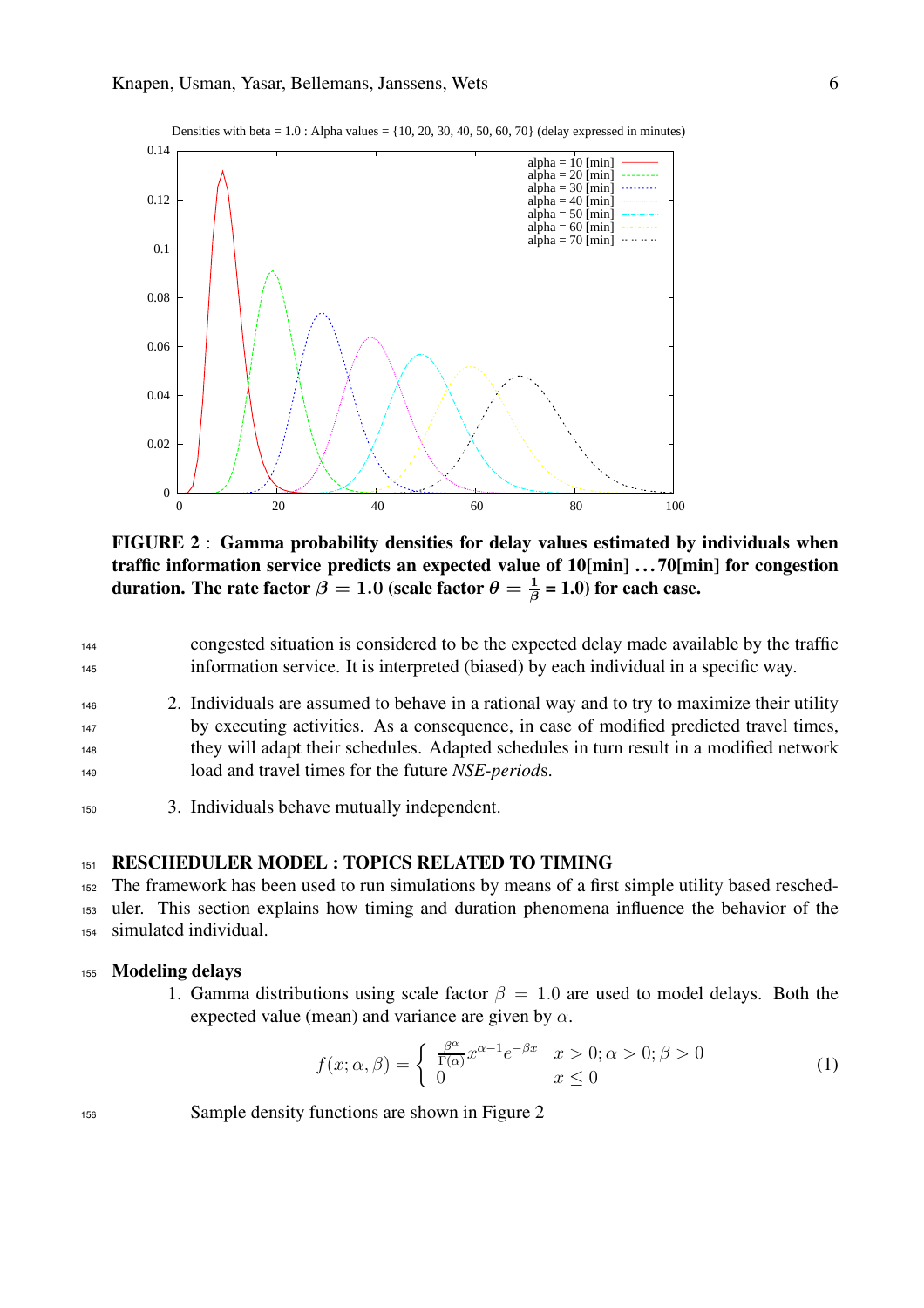2. Gamma distributions have been chosen because of the *reproductive property* (the sum 158 of independent gamma distributed variables with  $\alpha_1$ ,  $\beta$  and  $\alpha_2$ ,  $\beta$  is gamma distributed 159 with  $(\alpha_1 + \alpha_2)$ ,  $\beta$  which is useful when processing accumulating delays).

#### Incident awareness offset

 Both the information *dissemination* mechanism and the probability for *assimilation* by the individ-uals are essential model components.

- 1. Two dissemination models are considered. The first is the *broadcast* model which is a volatile push mechanism which means that the information sender is the initiator and the message can get lost; radio broadcast information is an example. The second is the *publish* model where the information consumer either subscribes and receives a non- volatile message or decides to consult a (web)service; in this case the information can be consulted multiple times at arbitrary moments in time. Both the time at which an individual gets notified and the levels of information loss and distortion, depend on the mechanism used.
- 2. No evidence about individual behavior in this respect was available while implement- ing the initial model. Hence for the experiments, the *broadcast* model is assumed and assimilation probability equals one for each affected individual and zero for everyone else. The delay between incident occurrence and broadcast (notification delay) is assumed to be gamma distributed  $\omega_{not} \sim gamma(\alpha_{\omega_{not}}, \beta)$  with an expected value of <sup>176</sup>  $\alpha_{\omega_{net}} = 30$ [*min*]. A single gamma density function is used to sample the value for the notification delay. As a consequence, every individual gets informed but many of them too late (those are not informed in time to be able to use the information).
- 3. Integration of the *publish* mechanism is required if it turns out that individuals having alternative routes to a destination tend to consult TIS before starting to execute the trip and hence show substantially different behavior.
- 4. Agents getting notified before making use of congested network links, are *informed individuals*. The other ones are *non-informed individuals*.
- Expected traveltime adaptation and perception filtering
- Perception of (the effect of) incidents by individuals is modeled by
- 1. for *informed* individuals (who are notified in time)
- 187 (a) the time lag  $\omega_{not}$  between the incident occurrence and the individual becoming aware of it by traffic information
- 189 (b) the incident effect duration  $\delta_{not}$  as expected by the individual
- 2. for *non-informed* individuals (who learn by experience)
- 191 (a) the *NSE-moment* in time  $t_{exp}$  at which the person experiences a non-expected delay while traveling (hence a delay that adds to the expected daily congestion)
- 193 (b) the person specific estimated duration  $\delta_{exp}$  to finish the ongoing trip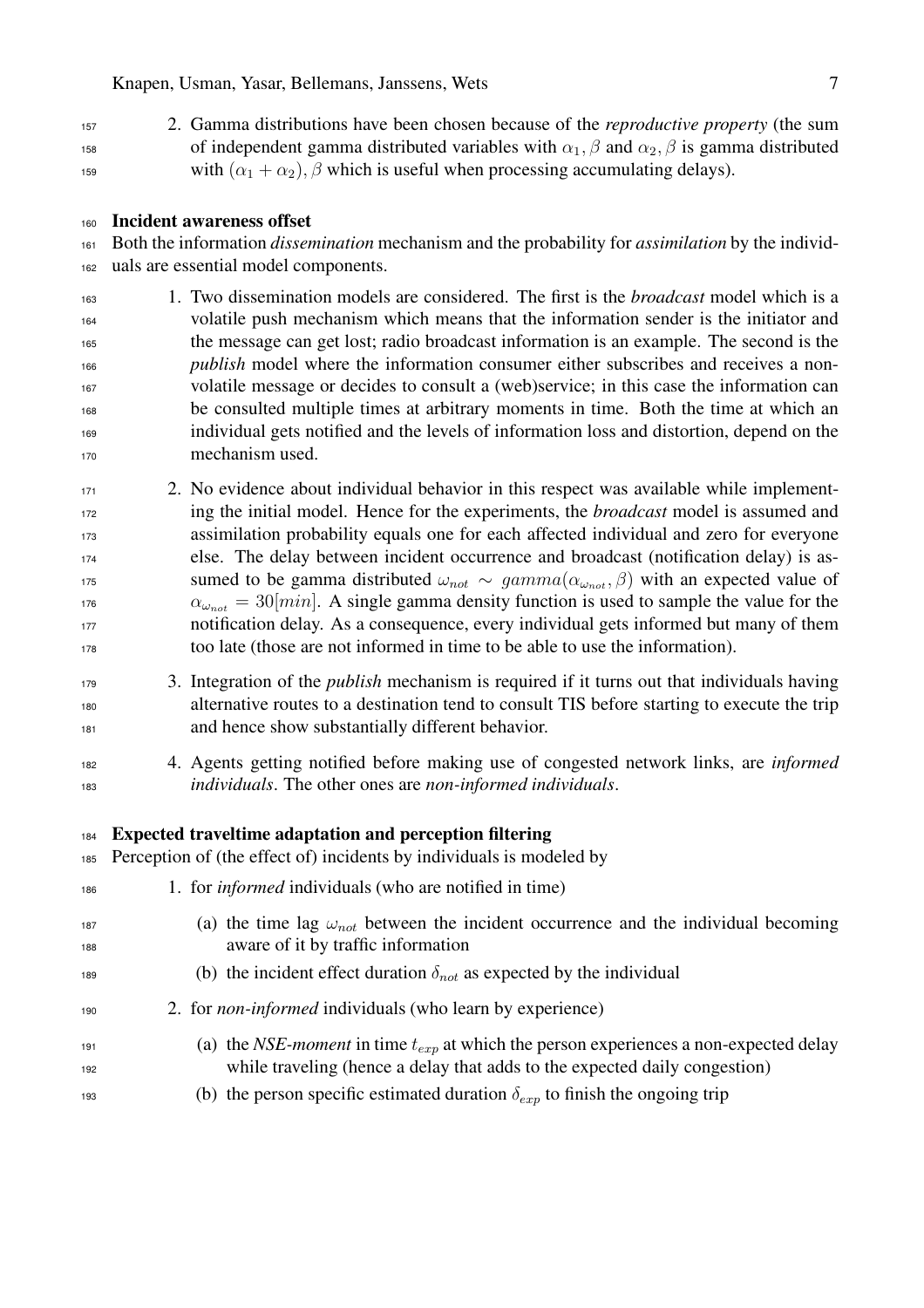#### <sup>194</sup> Expected incident effect duration

- <sup>195</sup> 1. Early notifications (both by *broadcast* or *publish* mechanisms) can come available be-<sup>196</sup> fore the incident (effect) end time. Hence, the incident effect duration is not known and <sup>197</sup> each individual needs to estimate it along with the level and duration of its effect on <sup>198</sup> travel times. It is assumed that the TIS provides in direct or indirect way some data <sup>199</sup> about the kind of the incident which is used by the individual to estimate the duration. <sup>200</sup> In the current model, the duration of the specified network disturbance is used as the <sup>201</sup> expected value for a gamma distributed stochastic from which each individual samples <sup>202</sup> to estimate the disturbance effect duration.
- 203

<sup>204</sup> 2. Following cases are distinguished :

- <sup>205</sup> (a) Case awareness by notification : the event duration as perceived by an individual 206 who gets notified by a TIS, is modeled by a gamma distributed stochastic  $\delta_{not}$  ∼  $gamma(\alpha_{\delta_{not}}, \beta)$ .  $\delta_{not}$  models the duration expected by each individual aware of <sup>208</sup> the incident and is based on the individual's personal conviction: as a consequence, <sup>209</sup> a new value is sampled for each individual (who is aware of the incident). Note <sup>210</sup> that even in case an individual gets notified while traveling, the new travel duration <sup>211</sup> cannot be fetched from the impedance matrix in use because that does not contain <sup>212</sup> information about the future.
	- (b) Case awareness by experience : the incident effect duration as perceived by an uninformed person who experiences the incident effect by getting stuck in a congestion, is modeled by a *gamma* distributed stochastic  $\delta_{exp} \sim gamma(\alpha_{exp}, \beta)$ . The individual is assumed to be able to predict (probably by experience) the new travel duration (impedance) for the OD-pair (s)he is using at the NSE-moment in time at which (s)he becomes aware of the problem. The individual believes that the remainder of the trip will be driven at *congested speed* because that is, at that moment, the best estimate for the duration to travel from origin to destination. Note that this belief can get revised at the next NSE-moment. Let  $d_{rem}$  be the duration required to travel the remaining distance; that is recalculated for each non-informed individual at each NSE-moment. The uncertainty is modeled by sampling the duration to travel the remainder of the trip distance from a gamma distribution with expected value  $d_{rem}$ .

$$
E(remDur) = \frac{\alpha_{exp}}{\beta} = d_{rem}
$$
 (2)

$$
\delta_{exp} \sim gamma(\beta \cdot d_{rem}, \beta) \tag{3}
$$

<sup>213</sup> 3. Using a more elaborated model, the *incident effect duration estimation* can be made <sup>214</sup> dependent on the drivers history (experience) which in turn can be assumed to grow <sup>215</sup> with age.

## <sup>216</sup> Particular moments in time with respect to rescheduling

217 1. Let  $t_{inc}$  be the time at which the incident occurs.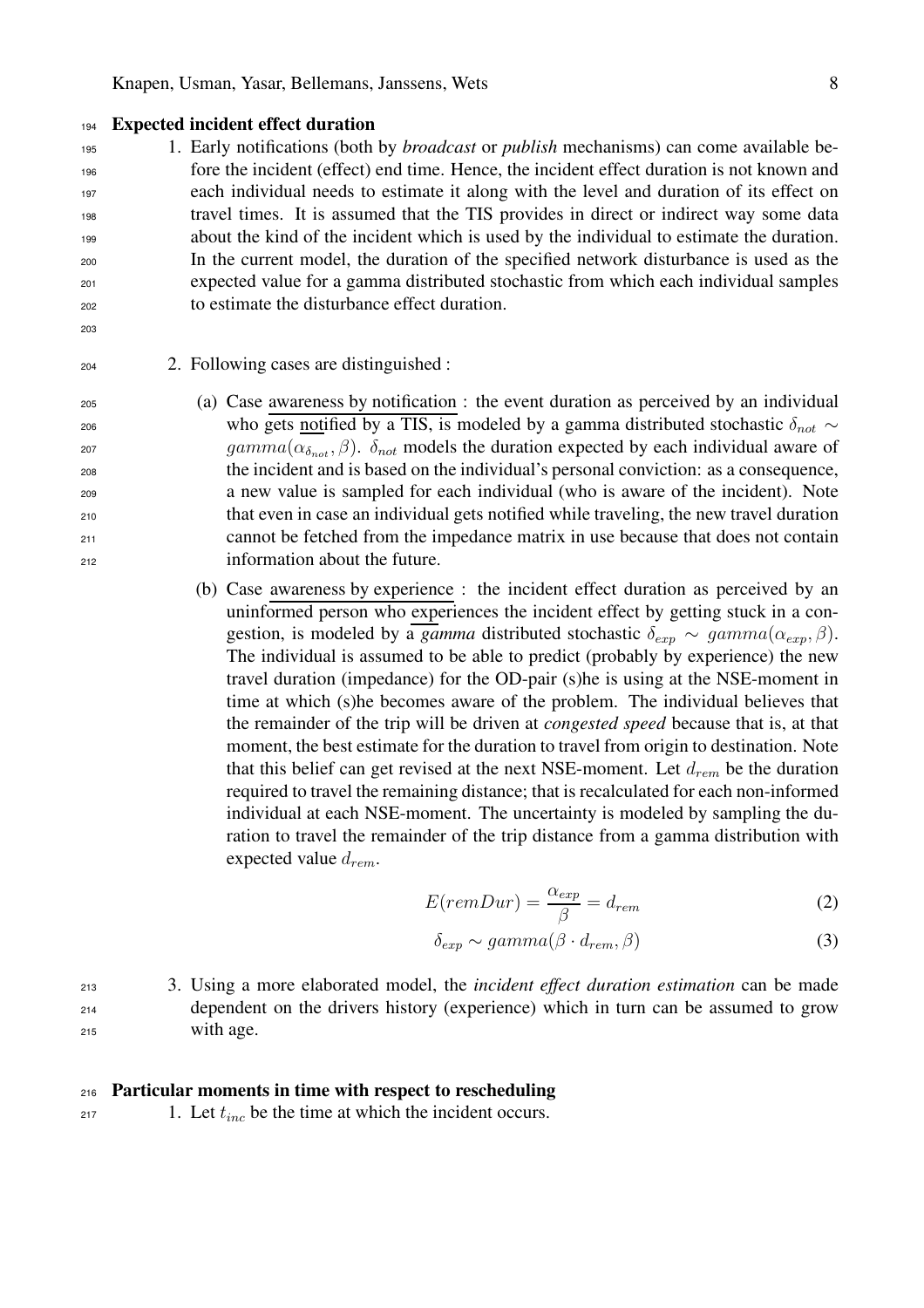



FIGURE 3 : Awareness by notification : informed person. A rectangle designates a trip.  $d_0$ is the original duration,  $d_1$  is the new duration.  $t_{inc}$  is the incident start time,  $t_{not}$  is the time at which the person gets notified and  $t_{end}$  is the expected incident effect end time. Trips ending before  $t_{not}$  are not affected. Note that the duration for trip  $T_A$  is unaffected because the trip is too short to get the incident effect *experienced* or *notified*. Grey blocks represent affected trips that induce rescheduling due toe timely notification. Dash-dot lines represent NSE-moments at which network state change can be perceived by individuals.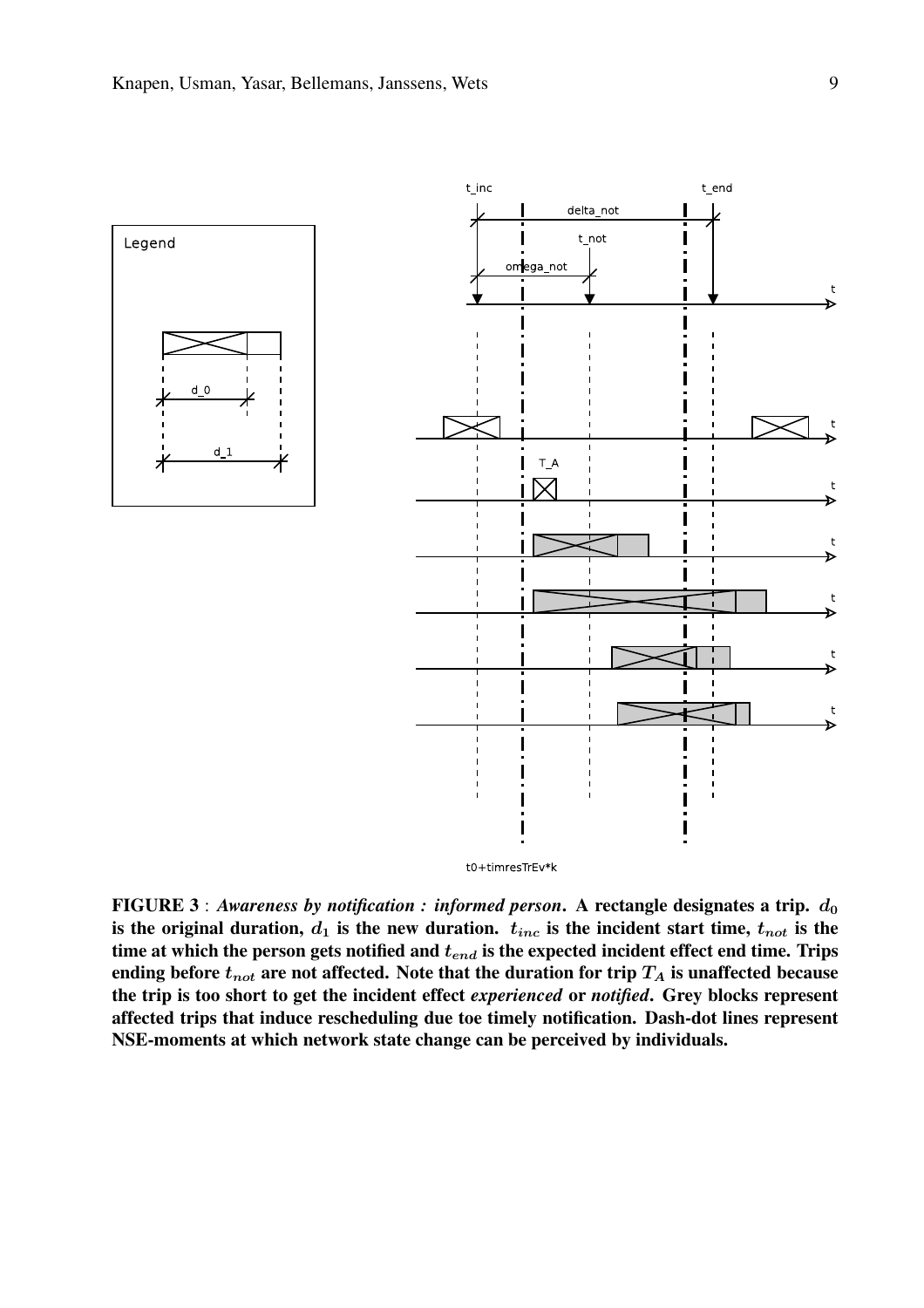

FIGURE 4 : *Awareness by experience : nonInformed person*. Incident occurs at  $t_{inc}$  and ends later than  $t_{exp}$ . The value for  $\delta_{exp}$  is drawn from a gamma distribution whose mean equals the travel duration calculated using the actual network state. Dash-dot lines represent NSE-moments at which network state change can be perceived by individuals.

#### <sup>218</sup> 2. Case *awareness by notification* : see Figure 3

(a) The individual gets informed before experiencing the incident effect.

$$
t_{not} = t_{inc} + sample(gamma(\omega_{not}, 1.0))
$$
\n(4)

$$
t_{end} = t_{inc} + sample(gamma(\delta_{not}, 1.0))
$$
\n(5)

| 219 | where                                                                                   |
|-----|-----------------------------------------------------------------------------------------|
|     | $t_{not}$ : is the time at which the individual gets notified (informed)                |
|     | $t_{inc}$ : is the incident occurrence time                                             |
|     | $t_{end}$ : is the incident's effect end time as estimated by the individual. Note that |
| 220 | $t_{end} < t_{not}$ is possible (i.e. the person gets informed after the incident       |
|     | effect is expected (by this person) to have terminated).                                |
|     | $\omega_{not}$ : is the expected delay between the incident start and the notification  |
|     | $\delta_{not}$ : is the expected incident effect duration                               |
| 221 | (b) Note that we assume that the person knows the incident start time (at least as soon |
| 222 | as (s) he gets informed): in reality, the incident occurrence time is not always con-   |
| 223 | tained in the traffic info conveyed.                                                    |
|     | 3. Case awareness by experience : see Figure 4.                                         |
|     |                                                                                         |

The (traveling) person becomes aware by experiencing delay: this always occurs at equidistant discrete times because only at those moments the network state is recalculated. Relevant moments in time are given by

$$
t_{exp} = t_0 + k \cdot \Delta_{NSE}, k \in \mathbb{N}
$$
 (6)

$$
t_{end} = t_{exp} + \delta_{exp} \tag{7}
$$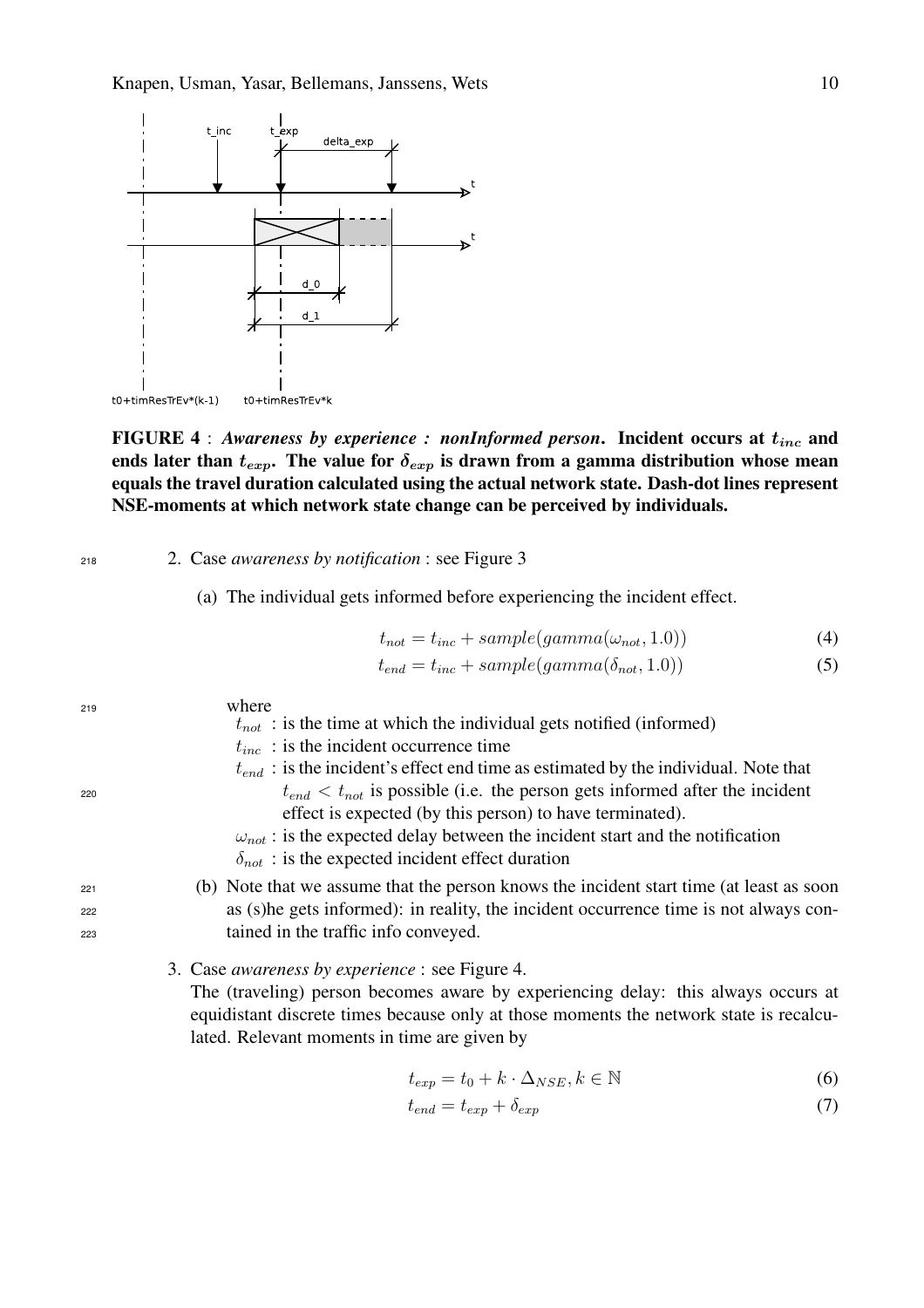| 224 | where                                                                                         |
|-----|-----------------------------------------------------------------------------------------------|
|     | : is the NSE-moment at which the individual evaluates the situation<br>$t_{exp}$              |
|     | : is the simulated period start time<br>$t_0$                                                 |
|     | $\Delta_{NSE}$ : is the <i>NSE-period</i> duration                                            |
| 225 | : is the incident's effect end time as estimated by the individual. Note that<br>$t_{end}$    |
|     | $t_{end} < t_{not}$ is possible (i.e. the person gets informed after the incident             |
|     | effect is expected (by this person) to have terminated).                                      |
|     | : is the duration of the incident effect as estimated by the individual<br>$\delta_{exp}$     |
| 226 | 4. The rescheduling algorithm is run                                                          |
| 227 | (a) at each <i>NSE-moment</i> : for each affected individual traveling at that moment in time |
| 228 | a new <i>trip end time</i> estimate comes available. The current implementation calcu-        |
| 229 | lates a new schedule only at the last NSE-moment contained in the trip. This is               |
| 230 | sufficient because individuals are assumed to act independently. As soon as inter-            |
| 231 | action between individuals has been implemented, rescheduling at least shall be               |
| 232 | condidered for each <i>NSE-moment</i> in order to model information flowing from de-          |
| 233 | layed individuals to people who they need to cooperate with during the remainder              |
| 234 | of the schedule. As soon as an individual becomes aware of any delay while know-              |
| 235 | ing that her/his agenda requires collaboration with someone else, information about           |
| 236 | the expected delay can be forwarded to the cooperators.                                       |
| 237 | (b) at each notification moment for informed individuals                                      |
| 238 | (c) at each trip end (arrival) time                                                           |

## <sup>239</sup> RESCHEDULER MODEL : UTILITY FUNCTIONS

<sup>240</sup> The first experiment serves to evaluate both the framework and a simple rescheduler when operat-

- <sup>241</sup> ing on a large set of individuals and using a countrywide real road network.
- <sup>242</sup> General Assumptions
- <sup>243</sup> 1. It is assumed that the schedules predicted by FEATHERS are optimal (i.e have maximal <sup>244</sup> utility).
- <sup>245</sup> 2. The rescheduler only covers *re-timing*, no activity dropping, nor activity reordering, nor <sup>246</sup> activity relocation, nor mode changes.
- <sup>247</sup> 3. Utility does not depend on absolute time as long as the activity is performed within the <sup>248</sup> specified time limits.

# <sup>249</sup> Utility Function

1. Marginal utility  $v(d)$  is assumed to monotonically decrease with activity duration d. Utility  $u(d)$  is determined by integration and by requiring zero utility for zero duration. Subscript  $i$  identifies the activity. Both are shown in Figure 5

$$
v_i(d) = k_i \cdot e^{-\alpha_i \cdot d} \tag{8}
$$

$$
u_i(d) = (1 - e^{-\alpha_i \cdot d}) \frac{k_i}{\alpha_i} \tag{9}
$$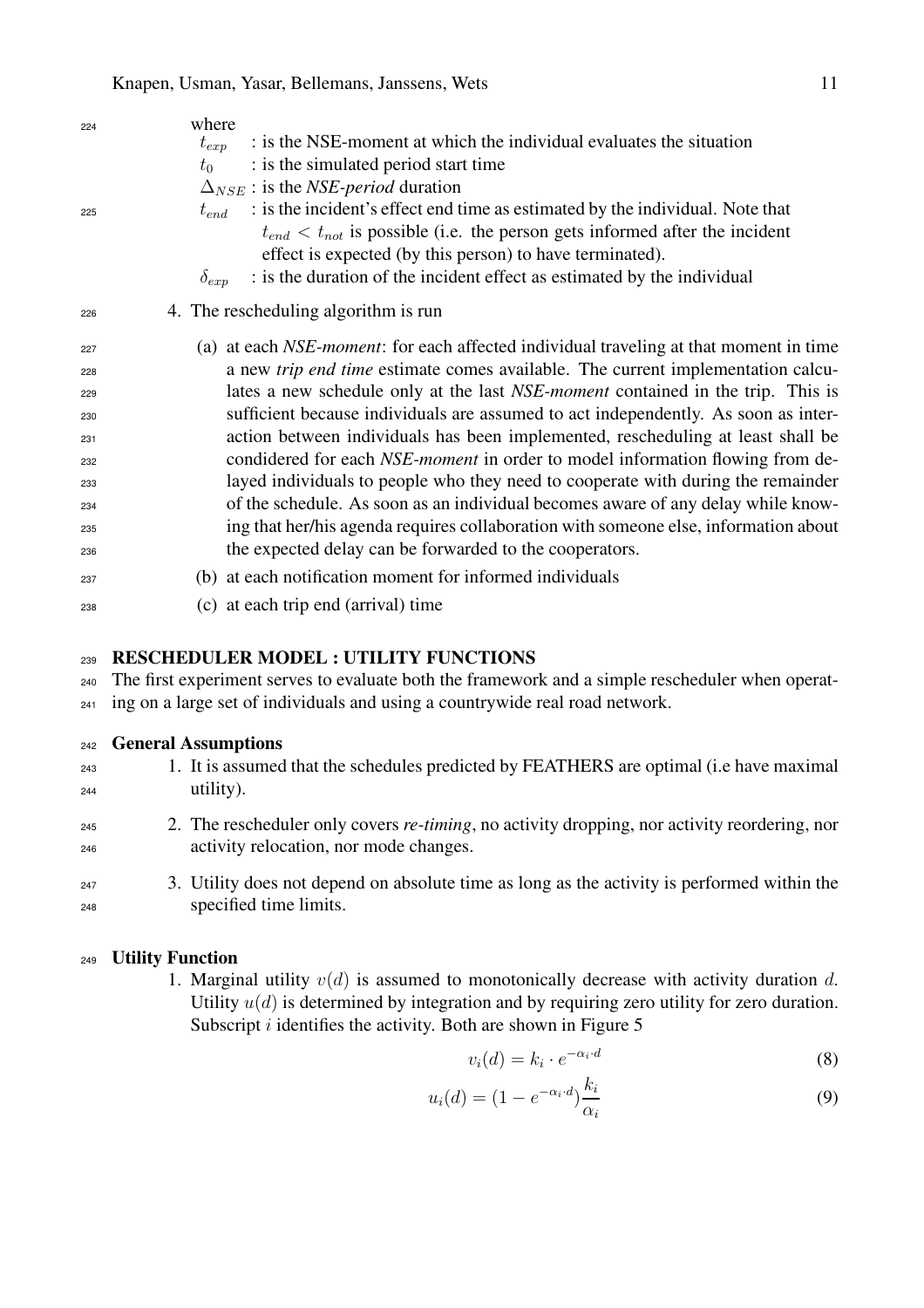(Marginal) Utility function samples



FIGURE 5 : Unit time utility function  $v(d) = e^{-\alpha \cdot d}$  and its integral  $\frac{1}{\alpha} \cdot (1 - e^{-\alpha \cdot})$  for  $\alpha = 2$ 

250

- <sup>251</sup> 2. Consider the largest subset of activities in an *optimal* schedule so that only the first <sup>252</sup> (last) one starts (ends) at an externally stated time limit (e.g. shop closing time, time <sup>253</sup> specified in public transportation timetable). Then, the marginal utility is the same for <sup>254</sup> each activity period in that set since the utility is maximal.
	- 3. Assume that activities  $a_i$  (predecessor in period  $[t_{i-1}, t_i)$ ) and  $a_{i+1}$  (successor in period  $[t_i, t_{i+1})$ ) can be performed as a sequence. The optimal moment in time  $t_i$  to start the successor is determined from

$$
v_i(t_i - t_{i-1}) = v_{i+1}(t_{i+1} - t_i) \Leftrightarrow \qquad t_i = \frac{\alpha_i \cdot t_{i-1} + \alpha_{i+1} \cdot t_{i+1} + \ln \frac{k_i}{k_{i+1}}}{\alpha_i + \alpha_{i+1}} \tag{10}
$$

#### <sup>255</sup> Parameters determination from initial schedule

 $256$  1. The k value used in the (marginal) utility function is assumed to be activity type specific.  $257$  For the experiment k values have been chosen based on the idea that they represent the <sup>258</sup> activity importance. However, they need to be estimated by a survey.

> 2. The  $\alpha$  values are *time constants*: they are calculated from the assumed optimality criterion. For  $n_{act}$  activities, this condition leads to  $n_{act} - 1$  equations. The  $n_{act}$ -th value is determined by assuming that, in each maximal subset constrained by time limits (as defined in section Utility Function item 2), the marginal utility for a reference activity dropped to a given fraction f of the original value for its duration  $\overline{d}$  predicted by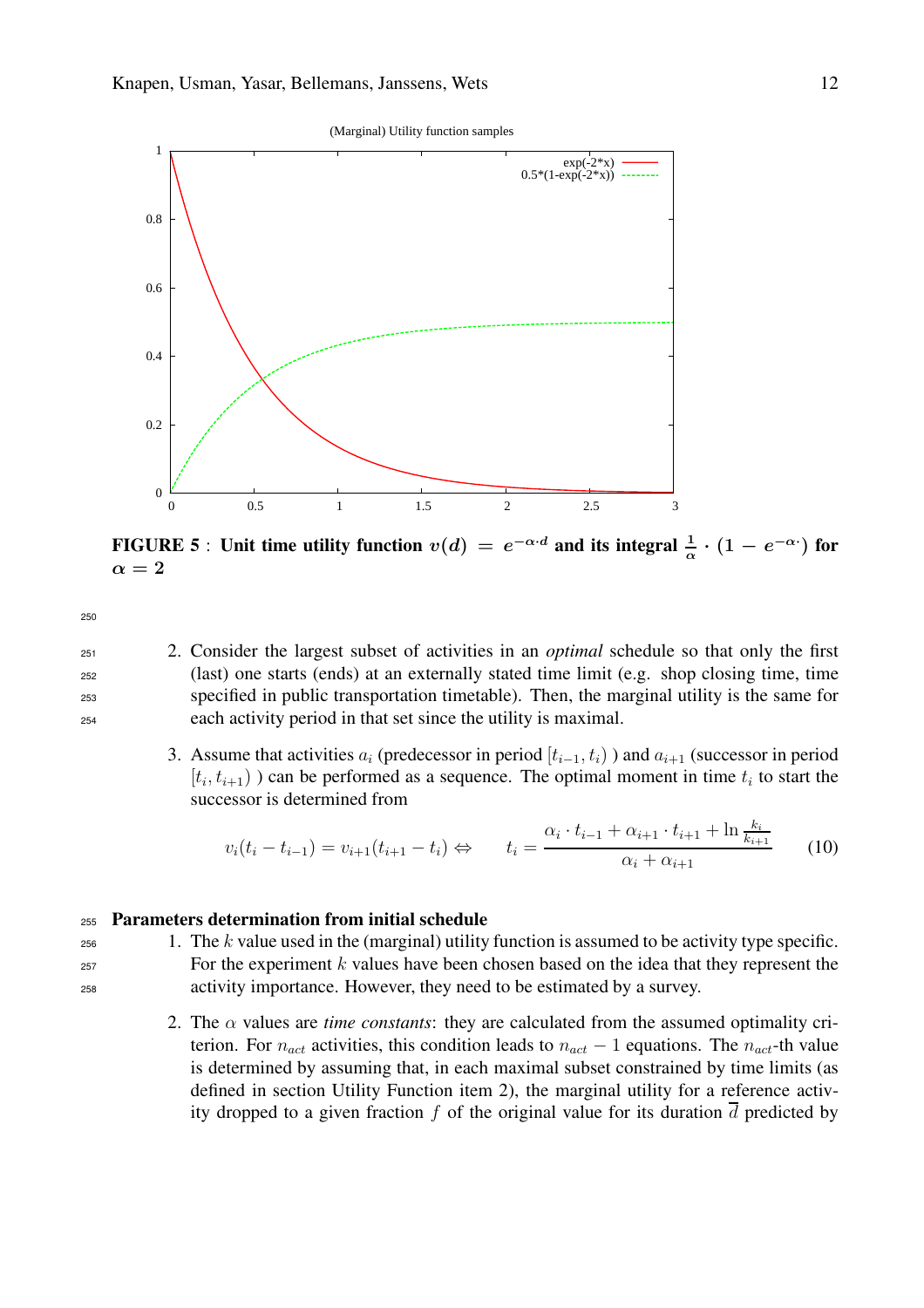| Activity type      | k.  |
|--------------------|-----|
| HomeActivity       | 1.0 |
| Work/school        | 2.0 |
| Bring/Get          | 4.0 |
| Daily Shopping     | 2.0 |
| Non-daily Shopping | 1.0 |
| Services           | 2.0 |
|                    |     |

#### **TABLE 1** : (Marginal) Utility k values for activity types used in simulation.

FEATHERS. Equation 12 shows that the reference activity reaches a fraction  $1 - f$  of its maximal utility for duration  $d$ . For our first experimental result, we arbitrarily chose the first activity in the schedule to be the reference activity with  $f = 0.05$ .

$$
v(d) = k \cdot e^{-\alpha \cdot d} \Rightarrow v(\overline{d}) = f \cdot v(0) = f \cdot k \tag{11}
$$

$$
\Rightarrow \qquad u(\overline{d}) = \frac{k}{\alpha}(1 - e^{-\alpha \cdot \overline{d}}) = \frac{k}{\alpha}(1 - f) \tag{12}
$$

 Since the k values depend on the activity type only, the specific (marginal) utility func- tions used, cause all activities of a given type enclosed between externally given time constraints in an optimal schedule, to reach the same utility. This however does not mean that they all have the same duration because the  $\alpha$  values are activity specific.

- <sup>263</sup> 3. It needs to be investigated how to determine the optimal choice of the reference activity <sup>264</sup> by finding out whether the activity type or the duration is the relevant factor for selection.
- <sup>265</sup> Schedule Adaptation
- <sup>266</sup> 1. After applying the disturbance to the network, affected informed and non-informed in-<sup>267</sup> dividuals get new values for the travel delay for one or more trips (each one at a specific  $268$  moment in time  $t_0$  defined by *notification* or *experience*). The amount of time to be  $269$  spent to the (partial) activities and trips that have not yet been finished at time  $t_0$  will <sup>270</sup> change due to modified travel duration predicted from the network state.
- <sup>271</sup> 2. For each individual (schedule) the new activity start times are calculated using a re-<sup>272</sup> laxation algorithm based on equation 10 that can be proven analytically to converge <sup>273</sup> monotonically when a monotonically decreasing marginal utility is used.

## <sup>274</sup> SIMULATION RUN - NUMERICAL DATA AND RESULTS

- $275$  1. For the first experiment, the k values given in Table 1 have been determined estimating <sup>276</sup> the relative importance of activity types.
- $277$  2. A simulation runs goes as follows:
- <sup>278</sup> (a) FEATHERS is used to generate an initial schedule for every individual.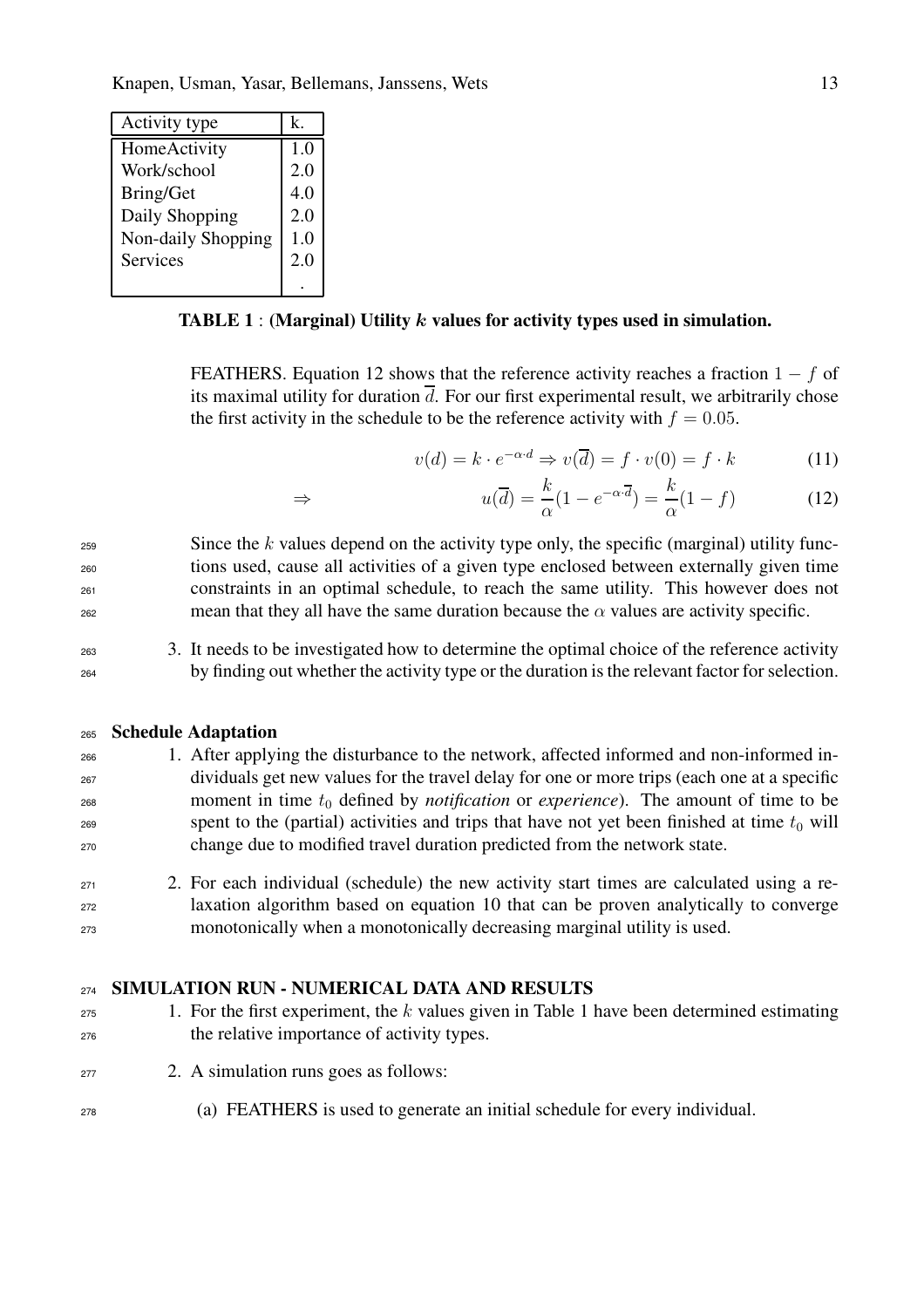| 279<br>280<br>281<br>282<br>283 |                    | (b) For each <i>NSE-period</i> $p_0$ the set of trips whose execution period overlaps with $p_0$ is<br>determined. Each such set is used to assign traffic to the network using TransCAD.<br>Travel times between TAZ are extracted from the TransCAD results. The set of<br>affected individuals is determined as described in section Framework Conceptual<br>Overview item 10.                                                        |
|---------------------------------|--------------------|------------------------------------------------------------------------------------------------------------------------------------------------------------------------------------------------------------------------------------------------------------------------------------------------------------------------------------------------------------------------------------------------------------------------------------------|
| 284<br>285                      |                    | (c) For each newly affected schedule, the time at which the individual becomes aware<br>is calculated: notification event.                                                                                                                                                                                                                                                                                                               |
| 286<br>287<br>288<br>289        |                    | (d) As time evolves, at the end of every <i>NSE-period</i> , the new traffic state on the net-<br>work is calculated and affected traveling persons who are not yet informed, become<br>aware of congestion by experience: <i>experience event</i> . This event cancels an even-<br>tually pending notification event for the specific <i>(person,trip)</i> combination.                                                                 |
| 290<br>291                      |                    | (e) <i>Notification</i> and <i>experience</i> events for each person are processed in chronological<br>order. The one that comes first, applies.                                                                                                                                                                                                                                                                                         |
| 292<br>293<br>294<br>295<br>296 |                    | 3. Total simulation time for 96 NSE-periods for about 2.9 million persons takes 19 hours<br>computation time on a standard Intel i5 laptop running at 2.4 GHz and having 4 GB of<br>memory. About 70% of the time is consumed by TransCAD for traffic assignment and<br>shortest time paths calculations. The relaxation algorithm to find new optimal schedules<br>when timing constraints changed, handles 21000 schedules per second. |
| 297<br>298<br>299               |                    | 4. First results include cumulative distribution functions (CDF) for (marginal) utility and<br>travel time for the situations before and after rescheduling. They allow to compare time<br>loss effects between <i>informed</i> and <i>non-informed</i> individuals.                                                                                                                                                                     |
| 300                             | <b>FUTURE WORK</b> |                                                                                                                                                                                                                                                                                                                                                                                                                                          |
| 301<br>302                      |                    | 1. Bell-shaped marginal utility functions (leading to S-shaped utility functions) will be<br>introduced. Joh $(3)$ has shown that they provide a more realistic model of reality.                                                                                                                                                                                                                                                        |
| 303<br>304                      |                    | 2. More elaborated models for the traffic information conveying model (broadcast, publish)<br>need to be incorporated; the framework now is ready to do so. The sensitivity of the                                                                                                                                                                                                                                                       |

 3. Activity dropping and insertion, activity re-sequencing, activity relocation all will lead to challenging combinatorial optimization problems. Cooperation between individuals will add another magnitude of complexity as is suggested by preliminar investigations in Knapen et al. (*11*).

simulator to the notification model used, is to be investigated.

# 310 CONCLUSION

311 A framework to investigate large scale effects of rescheduling daily activities has been built by 312 combining microscopic simulation with macroscopic time dependent traffic network performance 313 modeling. The microscopic component covers large amounts of agents re-optimising their daily agenda making use of network information via perception filtering as time evolves; this in turn 315 influences the time dependent network load. Both the framework and a simple rescheduler using monotonically decreasing marginal utility have been evaluated and proved to be able to produce